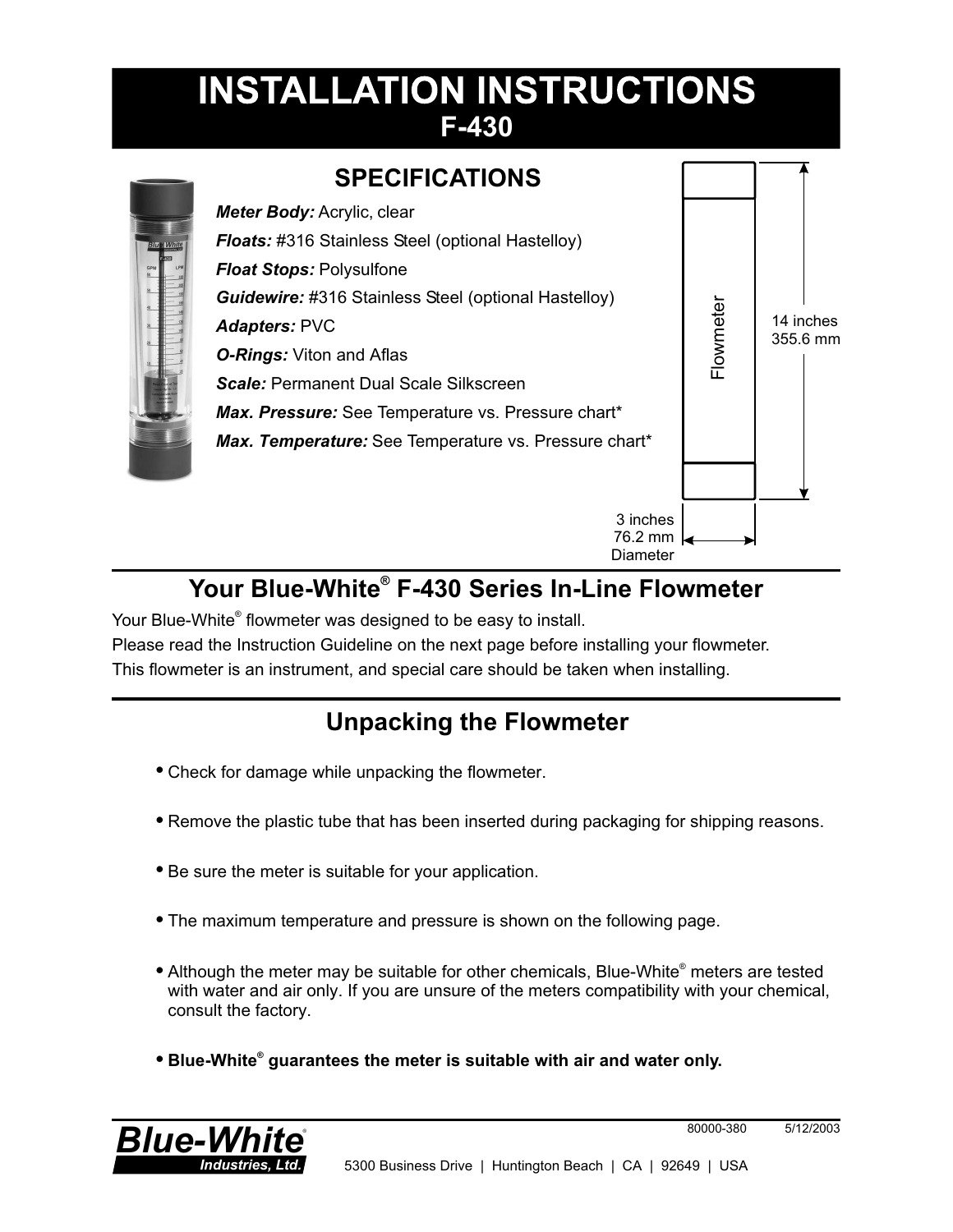### **Installation Guideline**

Please use the following steps to guide you through the installation.



*Danger: Wear eye protection when installing or removing flowmeter.*

- **1.** Flowmeter must be installed in an exact vertical plane to ensure accuracy.
- **2.** Use Teflon® tape (or similar)for the flowmeters threaded adapters. Acrylic and other exotic plastics cannot tolerate PVC Glue and/or pipe dope. Even fumes can cause crazing. If you are installing your flowmeter to a glued pipe configuration, install flowmeter *after* all glued fittings are dried and lines are purged of all fumes.Never hold the meter with pliers or like tools. **DO NOT OVER-TIGHTEN!**



**F-430 Meter Installation**

- **3.** Wall, floor and ceiling mounts are to be carefully aligned and sturdy. Wall, floor and ceiling supports are recommended as needed.
- **4.** Valves **Avoid a system that will impose a sudden burst of flow to the meter**. Such a burst will cause the float to impact the float stop with destructive force. Solenoid valves, or other quick opening valves cannot be used unless meter is protected against sudden bursts of flow.
- **5.** Maximum working pressure not to exceed recommended psi at fluid temperature (see Temperature Vs. Pressure chart).

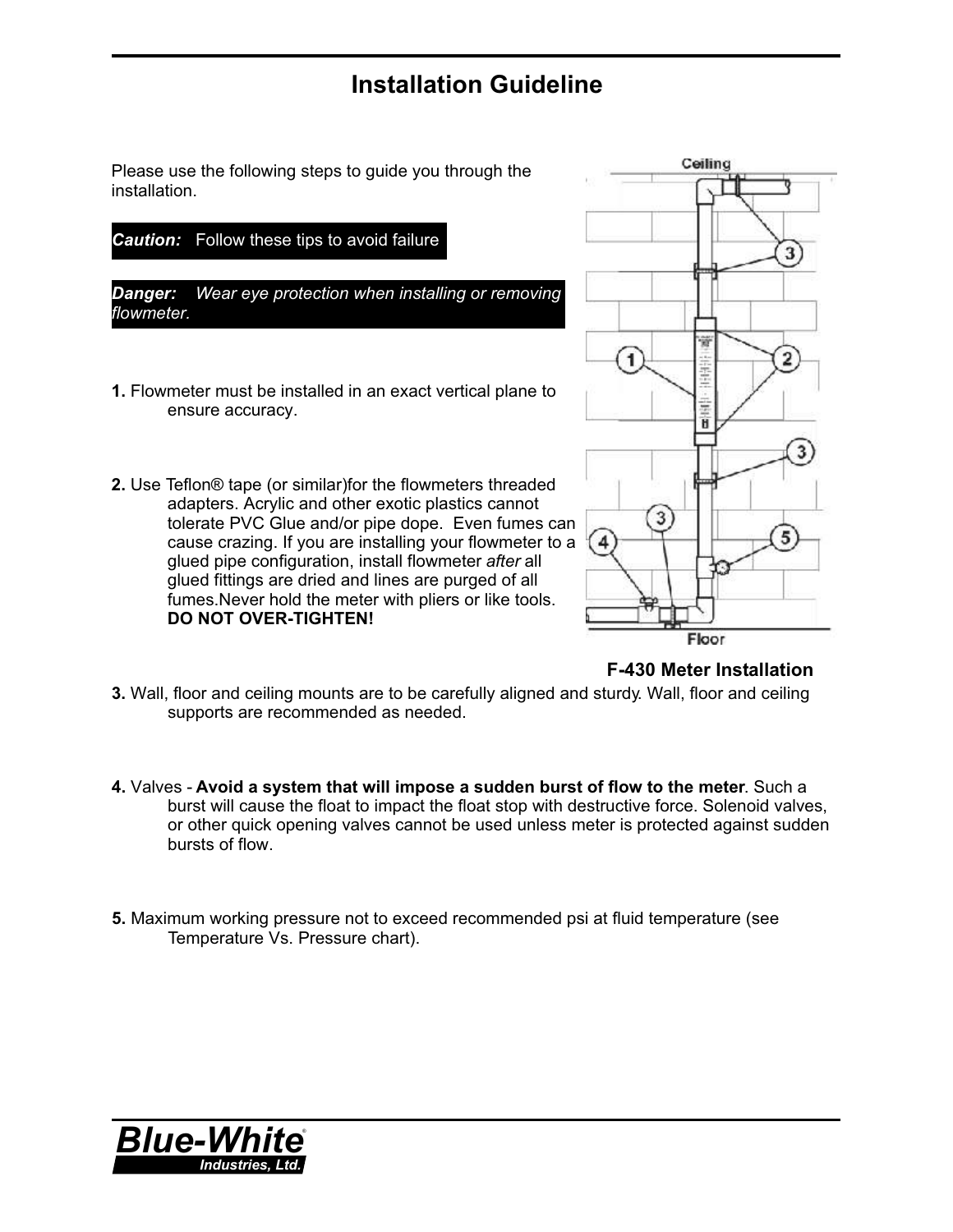#### **Temperature vs. Pressure**



#### **Pressure and Temperature**

Pressure and temperature limits are inversely proportional. At the maximum suggested pressure the temperature should approach 70°F / 21.1°C; at the maximum suggested temperature the pressure should approach zero psi. We cannot guarantee our flowmeters will not be damaged either at or below the suggested limits simply because of many factors which influence meter integrity; stress resulting from meter misalignment, damage due to excessive vibration and/or deterioration caused by contact with certain chemicals as well as direct sunlight. These situations and others tend to reduce the strength of the materials from which the meters are manufactured.

## **Application Note**

**Flowmeters are tested and calibrated for water or air only.**

**Although meters may be suitable for other chemicals, Blue-White cannot guarantee their suitability. It is the responsibility of the user to determine the suitability of the flowmeter in their application.**